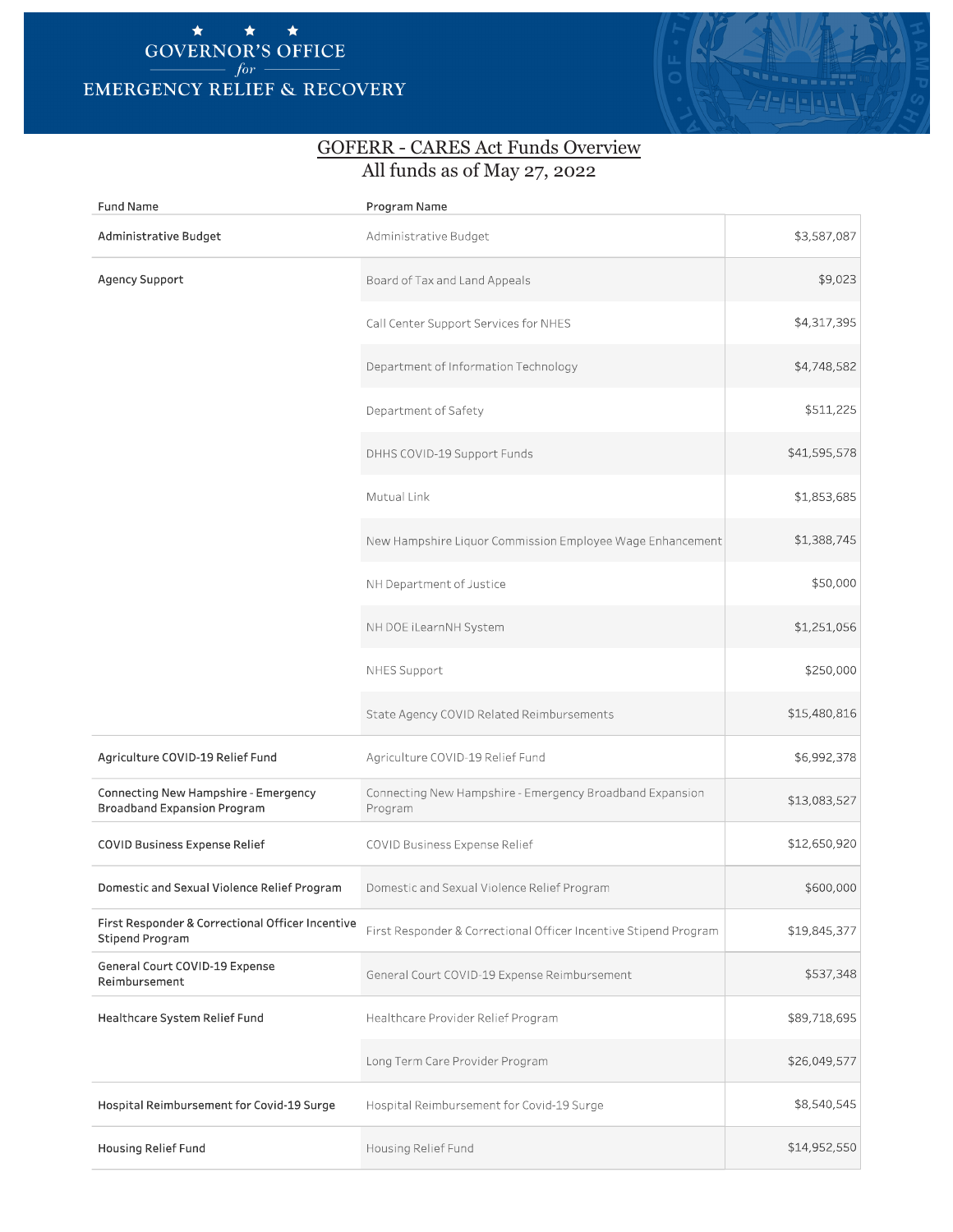| <b>Fund Name</b>                                                                     | Program Name                                                                         |               |  |
|--------------------------------------------------------------------------------------|--------------------------------------------------------------------------------------|---------------|--|
| Inter-City Transportation Program                                                    | Inter-City Transportation Program                                                    | \$7,500,000   |  |
| Lions Camp Pride NH                                                                  | Lions Camp Pride NH                                                                  | \$358,635     |  |
| Live Venue Relief Program                                                            | 2021 Live Venue Relief Program                                                       | \$1,493,017   |  |
|                                                                                      | Live Venue Relief Program                                                            | \$12,078,762  |  |
| Lodging Relief Program                                                               | Lodging Relief Program                                                               | \$375,000     |  |
| Long Term Care Relief                                                                | Long Term Care Relief                                                                | \$7,667,500   |  |
| Long Term Care Stabilization Program                                                 | Long Term Care Stabilization Program                                                 | \$98,145,900  |  |
| Main Street Relief Fund                                                              | Main Street Relief 2.0                                                               | \$99,207,371  |  |
|                                                                                      | Main Street Relief Fund                                                              | \$324,801,521 |  |
|                                                                                      | Self Employed Livelihood Fund (SELF)                                                 | \$39,495,625  |  |
| Mental Health and Substance Use Disorder<br>(SUD) Support and Relief Fund For Adults | Additional Substance Use Disorder (SUD) Associated Programs                          | \$2,068,485   |  |
|                                                                                      | Mental Health and Substance Use Disorder (SUD) Support and<br>Relief Fund for Adults | \$3,372,374   |  |
| Municipal & County COVID-19 Cost<br>Reimbursement Program                            | County COVID-19 Cost Reimbursement Program                                           | \$8,000,000   |  |
|                                                                                      | Municipal COVID-19 Cost Reimbursement Program                                        | \$30,599,424  |  |
| New Hampshire Access To Justice Fund                                                 | Judicial Council Programs                                                            | \$1,553,345   |  |
|                                                                                      | Safer Courthouses Program                                                            | \$1,515,660   |  |
| New Hampshire Childcare Recovery and<br>Stabilization Program (CCRSP)                | New Hampshire Childcare Recovery and Stabilization Program<br>(CCRSP)                | \$34,804,818  |  |
| New Hampshire COVID Community Support<br>Program                                     | New Hampshire COVID Community Support Program                                        | \$477,291     |  |
|                                                                                      | Office of Child Advocate                                                             | \$12,135      |  |
| New Hampshire Economic Restart Fund                                                  | New Hampshire Chamber of Commerce Partnership Program                                | \$1,965,349   |  |
|                                                                                      | New Hampshire Economic Restart Fund                                                  | \$1,498,500   |  |
|                                                                                      | Stay Safe Public Service Announcement                                                | \$199,868     |  |